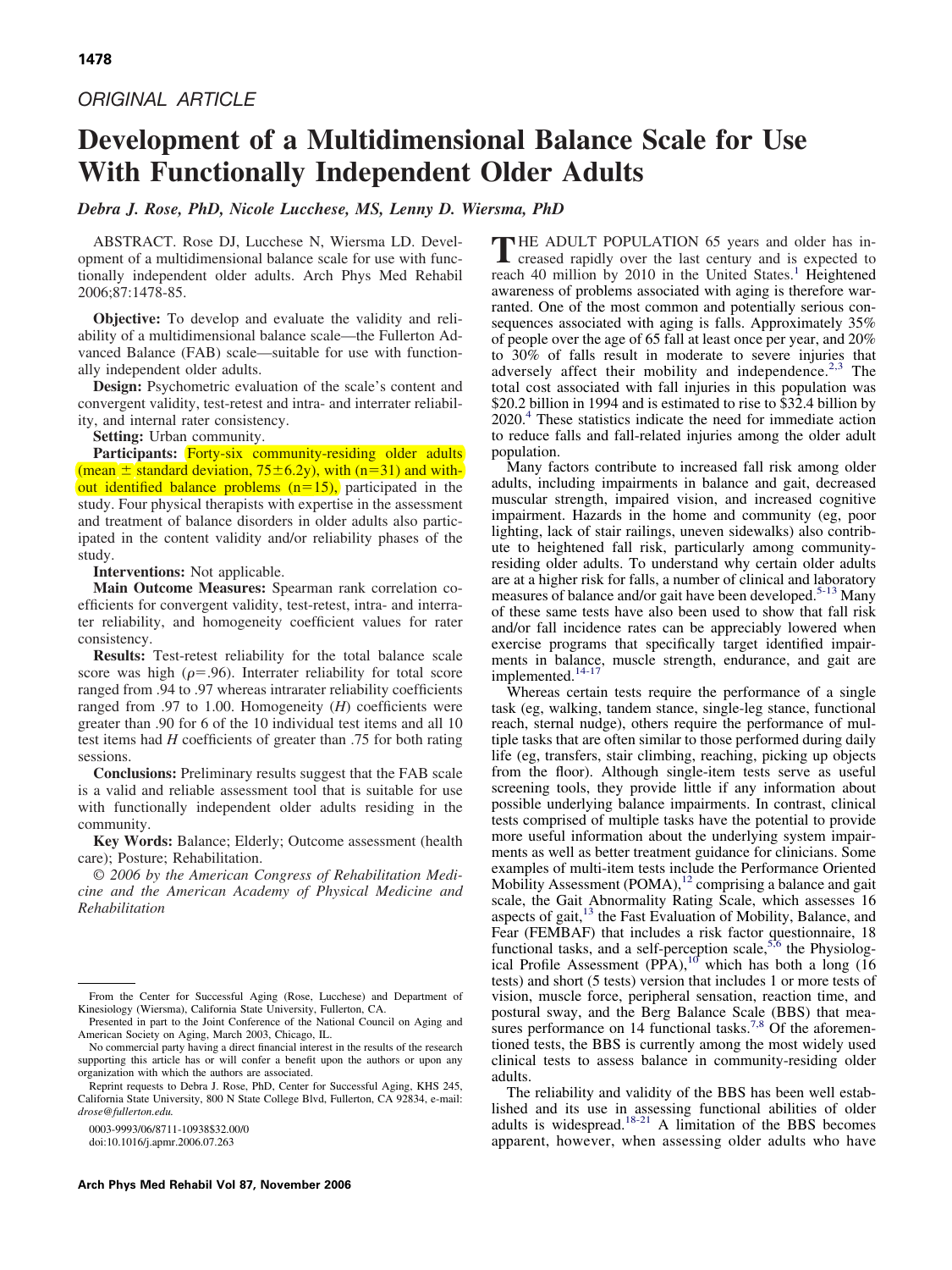balance problems but are also relatively high functioning. In fact, when first developing the scale, Berg et al acknowledged that "the lack of an item that requires a postural response to an external stimulus or uneven support surface is a limitation of the scale."<sup>[7\(](#page-7-0)p310)</sup> Berg further acknowledged that these omissions might limit the effectiveness of the scale when used with active older adults with less severe deficits. The scale's limitations have been confirmed by more recent studies. For example, Garland et  $al<sup>22</sup>$  $al<sup>22</sup>$  $al<sup>22</sup>$  studied postural responses to unilateral arm perturbation in young and elderly subjects. All participants received high scores on the BBS with minimal differences evident between the young and elderly groups. However, the older adult participants exhibited more varied responses to the perturbation when compared with younger adults. Garland suggested that the scale is limited in its ability to detect differences in balance that are subtler in nature or pose a higher level of balance challenge.

If a patient population scores high initially on the BBS, then the scale's predictive ability is compromised.<sup>[20](#page-7-0)</sup> It has also been argued that the BBS is more appropriate for use with frail populations due to the scale's emphasis on discrimination when balance is relatively poor. Support for this argument has been recently provided by Wee et  $aI<sup>21</sup>$  $aI<sup>21</sup>$  $aI<sup>21</sup>$  who found the BBS to be a good predictor of length of stay and discharge destination among frail older patients admitted to a stroke rehabilitation unit. The fact that the BBS does not include any postural challenge measures, has unusually long tests of sitting balance (albeit an optional item), comfortable stance, and Romberg stance but a relatively short single-leg stance test item further suggests that the BBS is better suited for use with lower functioning persons. Finally, Newton<sup>[19](#page-7-0)</sup> has reported ceiling effects when using the BBS to assess functionally independent older adults. She concluded that the tasks on the BBS may not be challenging enough to detect subtle balance deficits and recommended that more challenging tasks be included when testing active older adults.

When examining the relation between impairments in the systems controlling balance and the ability to perform activities that demand balance skills in community-residing older adults, Allison<sup>[23](#page-7-0)</sup> identified further limitations with the BBS. Although performance on certain BBS test items was strongly associated with underlying impairments such as reduced limits of stability, lower-extremity joint range of motion, lower-extremity strength, and lower-extremity somatosensation, it could not be used to identify impairments evident in the visual and vestibular systems. Nor could any of the test items on the BBS be used to identify prolonged reaction times and automatic postural response latencies observed. These additional findings by Allison suggest the need for a clinical test that assesses more of the multiple dimensions of balance.

The purpose of this study was to develop a new balance assessment tool that could be used to identify balance problems of varying severity in functionally independent older adults and also evaluate more of the system(s) (eg, sensory, musculoskeletal, neuromuscular) that might be contributing to balance problems. More difficult static and dynamic balance tasks were included in the scale that would not only make it less prone to ceiling effects when used with more active older adults but also a more sensitive instrument when used to evaluate the effectiveness of an intervention conducted with this segment of the older adult population. Having a better understanding of the system(s) contributing to the identified balance problems will also provide better guidance for the clinician when developing a treatment plan for a patient. Given that balance activities are also becoming a more regular component of fitness programs designed for apparently healthy older adults, the development of a valid and reliable test of balance would also complement other measures of fitness currently used to assess an older adult client's functional abilities. To reflect the more challenging nature of the scale, it is called the Fullerton Advanced Balance (FAB) scale.

### **METHODS**

The development of the FAB scale involved a multistage process. The following specific activities were completed: (1) a review of the conceptual frameworks used to identify the different dimensions of balance and/or the physiologic systems that contribute to postural control; (2) a review of the scientific literature describing the age-associated changes in postural control as well as their association with falls among older adults; (3) a review of previously published physical performance tests used to evaluate these age-associated changes and identify individuals at high risk for falls; (4) development of appropriate test items and clarification of test goals; (5) evaluation of the appropriateness of the individual test items, clarity of instructions, and scoring by a team of clinical experts; (6) pilot testing of the preliminary scale with older adults to establish appropriate test protocols, scoring procedures, and clarity of instructions; and (7) preliminary evaluation of the scale's reliability and content and convergent validity. All phases of the study involving the use of human subjects received prior approval by the local institutional review board.

# **Content Validity**

We began the process of establishing content validity with a comprehensive review of the published literature to establish a conceptual and theoretical framework for the selection of individual test items. The conceptual framework that guided the selection of individual test items was the systems theory of postural control.[24](#page-7-0) According to this theory, the neural control of posture and balance requires a complex interaction of neural (sensory and motor) and musculoskeletal systems. Shumway-Cook and Woollacott<sup>[24](#page-7-0)</sup> identified 7 systems or mechanisms important for postural control. These included the sensory and musculoskeletal systems, sensory strategies, neuromuscular synergies, internal representations (cognition), and adaptive and anticipatory mechanisms. Lord et  $al<sup>10</sup>$  $al<sup>10</sup>$  $al<sup>10</sup>$  also selected their original PPA test items using a similar conceptual framework involving 5 systems (ie, vision, vestibular function, peripheral sensation, muscle force, reaction time).

Our next steps in deciding which test items to include in the FAB scale were to review the scientific literature that identified which systems or components of balance were most affected by the aging process and the extent to which the changes were associated with increased risk for falls. We also conducted a review of published laboratory and clinical tests that could successfully discriminate between different age groups<sup>[25-35](#page-7-0)</sup> and fallers and nonfallers.<sup>[29,36-43](#page-7-0)</sup> We then selected the preliminary test items for inclusion in the FAB scale that involved one or more of the 7 systems or mechanisms identified by Shumway-Cook and Woollacott<sup>[24](#page-7-0)</sup> and/or that had been shown to discriminate between different age groups and faller status in the literature. The primary physiologic system(s) and/or dimensions of balance believed to be represented in 1 or more individual test items are presented in [table 1.](#page-2-0) Evidence supporting the discriminatory power of certain test items is also presented in [table 1.](#page-2-0) Finally, a review of the measurement literature and previously published clinical tests of balance assisted us in establishing the number of possible performance levels, the appropriate operational statements for each performance level, and overall task difficulty. The specific assess-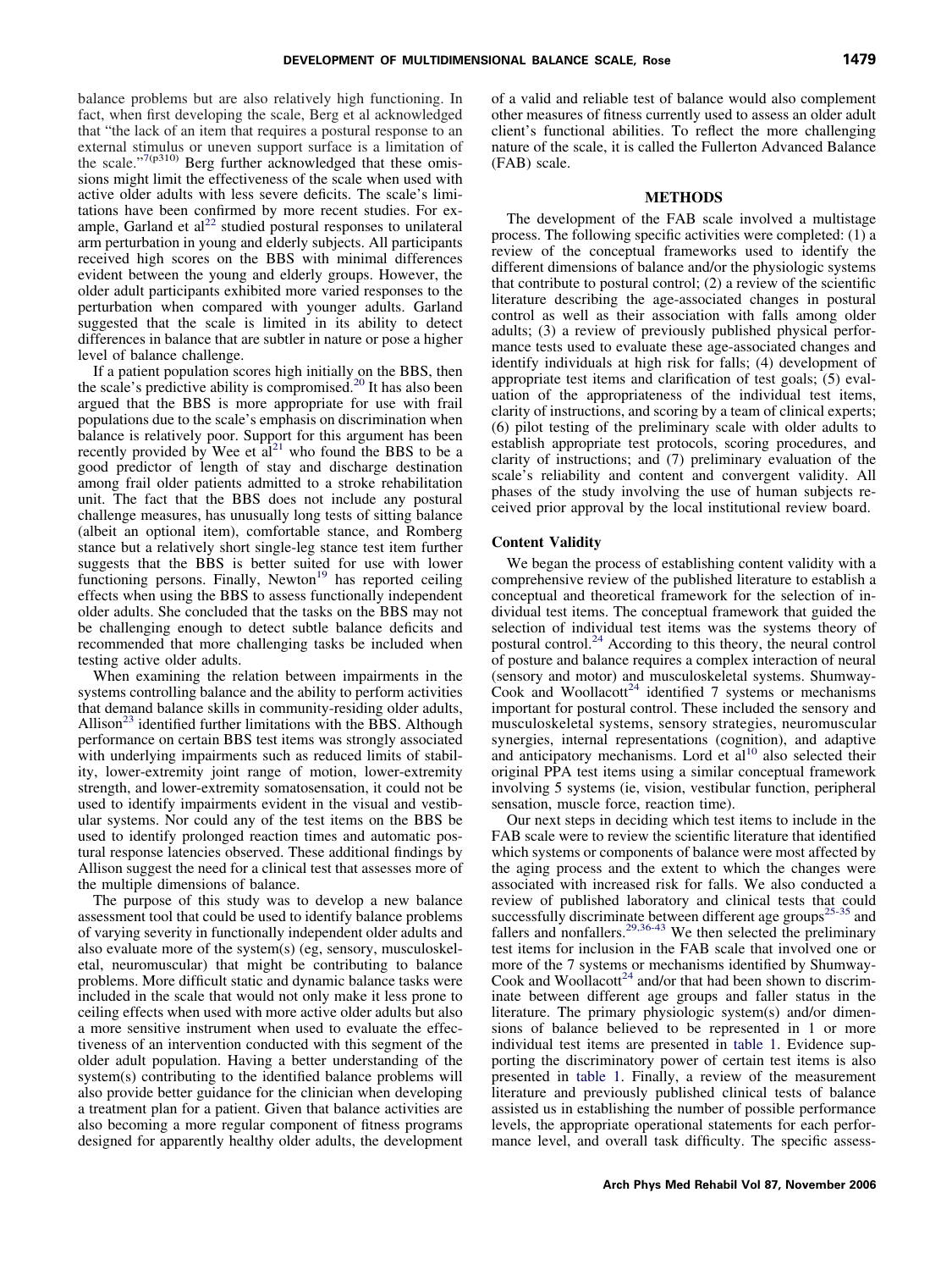<span id="page-2-0"></span>

| Test Item                                   | Systems and/or Mechanisms Evaluated                                                                                                                   | Supporting Studies by<br>Reference Number |
|---------------------------------------------|-------------------------------------------------------------------------------------------------------------------------------------------------------|-------------------------------------------|
| 1. Stand with feet together, eyes<br>closed | Sensory systems and strategies (somatosensation, vision), internal<br>representations, musculoskeletal components, neuromuscular synergies            | 25, 28, 42                                |
| 2. Reaching forward to object               | Sensory systems (vision), neuromuscular response synergies,<br>musculoskeletal components, anticipatory mechanisms                                    | 30, 37, 41                                |
| 3. Turn in full circle                      | Sensory systems and strategies (vestibular, vision), neuromuscular<br>synergies, musculoskeletal components                                           | 7, 12, 41                                 |
| 4. Step up and over                         | Sensory systems and strategies (vision, somatosensation), anticipatory<br>and adaptive mechanisms, neuromuscular synergies, musculoskeletal<br>system | 27,38                                     |
| 5. Tandem walk                              | Sensory systems and strategies (vision, somatosensation), neuromuscular<br>synergies, musculoskeletal components                                      | 35                                        |
| 6. Stand on one leg                         | Sensory systems (vision), anticipatory and adaptive mechanisms,<br>musculoskeletal components                                                         | 25, 40                                    |
| 7. Stand on foam, eyes closed               | Sensory systems and strategies (vestibular), internal representations,<br>neuromuscular synergies, musculoskeletal components                         | 28, 42, 43                                |
| 8. Two-footed jump                          | Neuromuscular synergies, musculoskeletal components, anticipatory and<br>adaptive mechanisms                                                          | 26, 34, 38                                |
| 9. Walk with head turns                     | Sensory systems and strategies (vestibular, vision), neuromuscular<br>synergies, adaptive mechanisms                                                  | 41, 42                                    |
| 10. Reactive postural control               | Neuromuscular synergies, adaptive mechanisms, musculoskeletal system                                                                                  | 31, 32, 39                                |

ment tools reviewed included the BBS, the FEMBAF, and the POMA.[5,7,8,12](#page-7-0)

We administered the preliminary set of 10 test items to a group of 15 community-residing older adults (9 women, 6 men) who were physically active and had no identifiable impairments in balance. The purpose of this preliminary testing was to identify the best possible performance someone without observable balance deficits could expect to achieve on each test item. Only 4 of the 15 adults recorded less than a 4 on any individual test item, with the lowest score being 3. Total scores on the FAB scale ranged from 38 to 40. Each participant was also asked to rate the difficulty of each test item following its completion. The most difficult items identified were test items 5 (tandem walk), 7 (stand on foam, eyes closed), 8 (2-footed jump), and 9 (walk with head turns). Test item 10 (reactive postural control) was also perceived to be challenging because the participants were unaware that the test administrator's hand would be removed from the back as they leaned into the hand. We felt this was necessary to ensure that the movement response was indeed reactive. On the basis of this preliminary testing and the participants' feedback, the performance categories and scoring boundaries for each test item were established.

An expert panel of 4 experienced physical therapists that specialized in the assessment and treatment of older adults with balance disorders were then asked to review the 10 test items included on the scale. Specifically, each panel member had been a practicing physical therapist for more than 15 years with additional specialty certification in geriatrics and/or neurology. Each panel member was asked to review the appropriateness of the task and operational definitions delineating the level of performance on the 0 to 4 ordinal scale for each test item as well as the scale's overall appropriateness for the intended population. Each expert was also asked to evaluate the clarity of the instructions that accompanied each item. The panel's written feedback was then used to modify certain test items and/or operational statements on the original scale. Modifications were also made to the accompanying test administration instructions that were developed to standardize the manner in

which each test item was administered and scored. Panel members unanimously agreed that the 10 test items originally identified for inclusion in the scale be retained. The majority of the changes recommended by the expert panel related to specific test item instructions, task difficulty, and the scaling of operational statements on certain test items. Once recommendations from the expert panel were reviewed and incorporated into the scale, we modified the scale and then returned it to the expert panel for a final evaluation. The final 10 items included in the FAB scale, along with each of the operational statements used to categorize performance on each item, are presented in appendix 1. Each test item was scored using a 0- to 4-point ordinal scale. The total test score possible was 40 points.

# **Convergent Validity**

We obtained preliminary evidence for convergent validity by comparing scores on the FAB scale with the BBS in a group of 31 older adults with identified balance problems of varying severity. The total score on the BBS scale was correlated with the FAB scale total score using Spearman rank correlation analysis. A total of 24 women and 7 men, ranging in age from 63 to 84 years (mean  $\pm$  standard deviation [SD], 75 $\pm$ 6.2y) were recruited to participate in this phase of the scale's evaluation. All participants completed a health history and physical activity questionnaire that provided demographic and medical history information prior to the testing session. The 12-item Composite Physical Function (CPF) scale was also adminis-tered.<sup>[44](#page-7-0)</sup> Participants were required to rate their ability to complete a range of basic, instrumental, and advanced activities of daily living. Specifically, they were asked to indicate whether they could do the activity (score of 2), could do it with difficulty or with help (score of 1), or could not perform the activity at all (score of 0). Respondents who scored between 22 and 24 points on the scale were categorized as high functioning, and respondents scoring below 13 points were categorized as low functioning. Respondents who scored between 13 and 21 were categorized at a moderate level of function. A broad range of functional abilities and health status was represented in the sample. This was evident by the number of medical diagnoses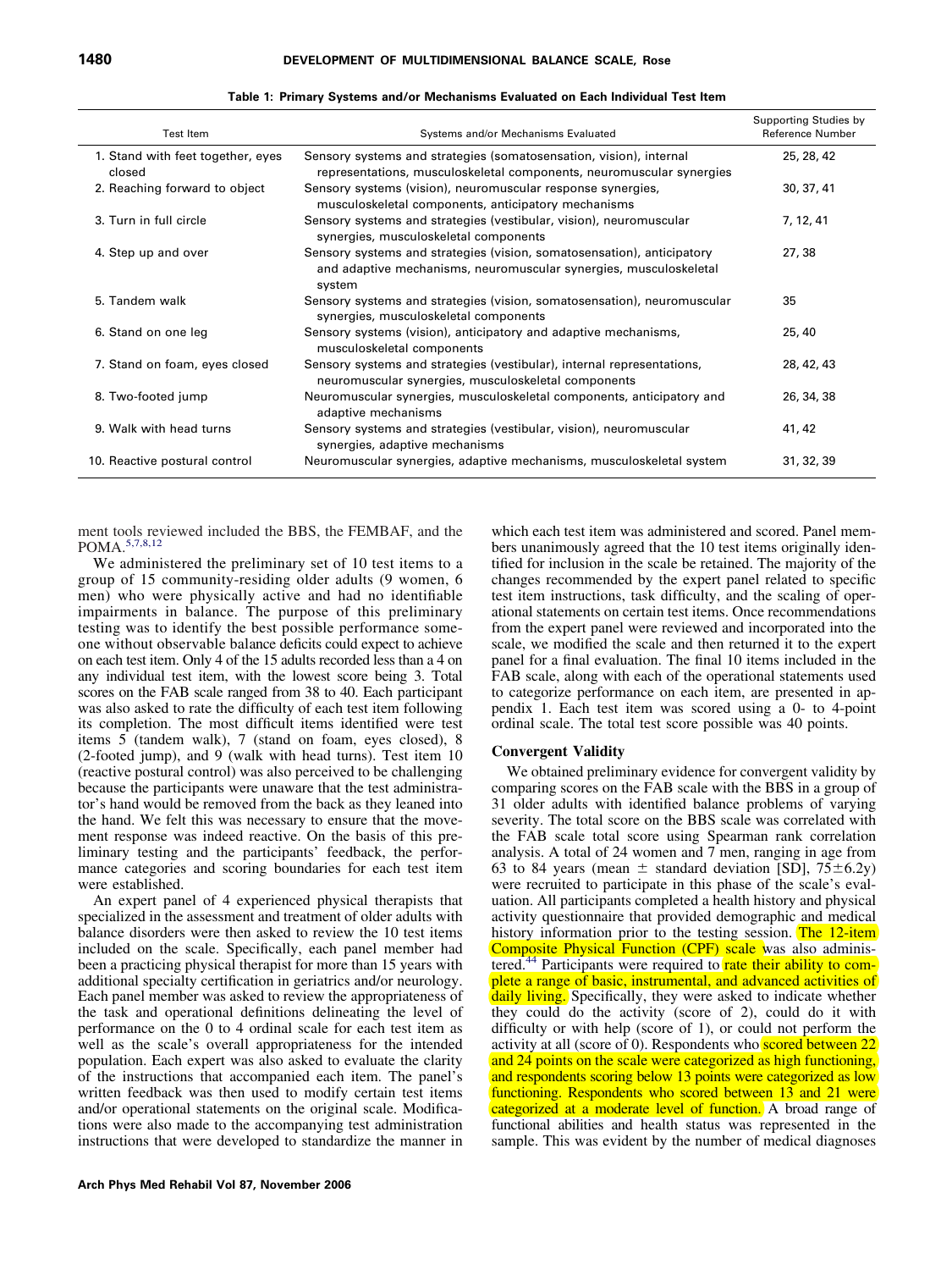**Table 2: Intrarater Reliability Coefficients for Individual Test Items and Total Score on FAB Scale**

| FAB Item No.       | Rater 1     | Rater 2     | Rater 3     |
|--------------------|-------------|-------------|-------------|
|                    | No variance | No variance | No variance |
| 2                  | $1.00*$     | $1.00*$     | $1.00*$     |
| 3                  | 0.51        | $1.00*$     | $0.99*$     |
| 4                  | $0.80*$     | $1.00*$     | $1.00*$     |
| 5                  | $0.96*$     | $1.00*$     | $0.98*$     |
| 6                  | $1.00*$     | $1.00*$     | $0.93*$     |
| 7                  | $0.99*$     | $1.00*$     | $0.97*$     |
| 8                  | $0.91*$     | $1.00*$     | $0.98*$     |
| 9                  | $0.79*$     | $1.00*$     | $0.95*$     |
| 10                 | $0.92*$     | $1.00*$     | $1.00*$     |
| <b>Total score</b> | $0.99*$     | $1.00*$     | $0.93*$     |

\*Correlation is significant at .01 level (2-tailed).

(mean,  $2.2 \pm 1.5$ ; range,  $0-6$ ) and number of prescription medications reported (mean,  $3.5 \pm 3.0$ ; range,  $0-13$ ) on the health history portion of the questionnaire. The most commonly reported medical diagnoses included osteo- or rheumatoid arthritis  $(n=7)$ , cardiovascular disease  $(n=4)$ , high blood pressure  $(n=10)$ , and macular degeneration or other vision problems  $(n=3)$ . According to the cutoff scores associated with the CPF scale, 3 of the 31 participants were defined as low functioning, 21 at a moderate level of function, and 7 were classified as high functioning.

# **Test-Retest Reliability**

The same group of 31 older adults who participated in the convergent validity phase of the study also volunteered for the test-retest reliability phase. Each participant was tested on the FAB scale on 2 separate occasions, 2 to 4 days apart. The same tester administered the scale on both occasions. The total FAB score and each of the individual item scores obtained on the first and second test dates were then compared to determine the scale's level of test-retest reliability.

#### **Intra- and Interrater Reliability**

To determine intrarater and interrater reliability, we asked 3 of the 4 physical therapists who served on the expert panel to serve as raters. Each rater was provided with a videotape showing 10 older adults (age range,  $65-81y$ ) being tested on the FAB scale. The older adults (6 women, 4 men) shown in the video were selected from the larger group who participated in the test-retest reliability phase of the study and who represented a range of functional abilities. On the basis of their CPF scores, 2 were classified as low functioning, 6 were moderate functioning, and 2 were high functioning. Detailed test administration instructions and the scoring form associated with the scale were also sent to each rater. Each rater was instructed to watch the first videotape and score the participants after a single viewing of each test item. This instruction was intended to make the scoring situation similar to a typical "live" testing situation. After the first viewing was completed, each rater mailed the video and 10-scored balance scales back to the test developers. One week later they were asked to watch a second videotape showing the same group of older adults (in a different test order) and once again record and send the second video and their scores back to the test developers for further analysis.

We determined test-retest reliability and intrarater and interrater reliability using Spearman rank correlation coefficients  $(\rho)$ . The  $\rho$  constitutes the nonparametric version of the Pearson

*r*, and is the appropriate statistical technique to use when correlating 2 test scores that are based on ordinal rankings (ie,  $0-4$ ).<sup>[18,45](#page-7-0)</sup> Homogeneity (*H*) coefficients<sup>[46](#page-7-0)</sup> were also calculated to determine the extent to which each test item on the balance scale was rated similarly by the raters across the 2 rating sessions. This analysis provided a measure of the level of internal consistency across raters.

#### **RESULTS**

The results of the Spearman rank correlation analysis indicating convergent validity produced a significant ( $P$ <.01) but moderate correlation of .75 when total scores using the BBS were compared with the total scores on the FAB scale. The moderate correlation obtained suggests that the 2 tests were measuring a similar construct, but it was not so high as to suggest that the 2 scales were necessarily measuring the same dimensions of balance.

Test-retest reliability was also established using Spearman rank correlation coefficients. The calculated  $\rho$  for the total FAB score was .96, demonstrating high reliability. All correlations between individual test items were also significant at the .01 level and ranged from .52 to .82. The lowest coefficients were associated with items 3 (.52) and 7 (.64). To determine intrarater reliability, the first and second set of scores for each of the 3 raters was compared using Spearman rank-order coefficient analysis. Total score as well as individual item correlations for each rater are presented in table 2. For all of these analyses, item number 1 on the balance scale produced no variance; each rater awarded the highest mark of 4 to all participants at each review. With the exception of a nonsignificant correlation obtained for rater 1 on test item number 3 (turn in a full circle), each rater showed good to excellent consistency in the way each test item was scored across the 2 rating sessions.

Interrater reliability was established by comparing the scores among the 3 raters for each of the 10 participants who were videotaped during the first rating session. Because it is only possible to compare 2 sets of scores using a Spearman rankorder correlation analysis, we compared each possible combination of 2 raters individually. The correlation coefficients obtained for the total scores were all high for each pair of raters, although the correlation coefficients ranged from low to very high on certain individual test items (table 3). Although the correlations exceeded .80 for 6 of the 10 test items across each pair of raters, lower correlations were obtained across 1 or more pairs of raters for items 3 (turn in a full circle), 4 (step up

**Table 3: Interrater Reliability Coefficients for Individual Test Items and Total Score on FAB Scale**

| Test Item No.      |             | Rater 1 vs Rater 2 Rater 2 vs Rater 3 Rater 3 vs Rater 1 |             |
|--------------------|-------------|----------------------------------------------------------|-------------|
| 1                  | No variance | No variance                                              | No variance |
| 2                  | $0.82*$     | $1.00*$                                                  | $0.82*$     |
| 3                  | 0.39        | $0.75^{+}$                                               | 0.57        |
| 4                  | 0.22        | 0.61                                                     | $0.80*$     |
| 5                  | $0.83*$     | $0.93*$                                                  | $0.94*$     |
| 6                  | $1.00*$     | $0.93*$                                                  | $0.93*$     |
| 7                  | $0.73^{+}$  | $0.95*$                                                  | $0.66^+$    |
| 8                  | $0.96*$     | $0.97*$                                                  | $0.96*$     |
| 9                  | $0.88*$     | $0.75^{+}$                                               | $0.91*$     |
| 10                 | $0.95*$     | $0.91*$                                                  | $0.94*$     |
| <b>Total Score</b> | $0.96*$     | $0.97*$                                                  | $0.94*$     |
|                    |             |                                                          |             |

\*Correlation significant at .01 level (2-tailed).

† Correlation significant at .05 level (2-tailed).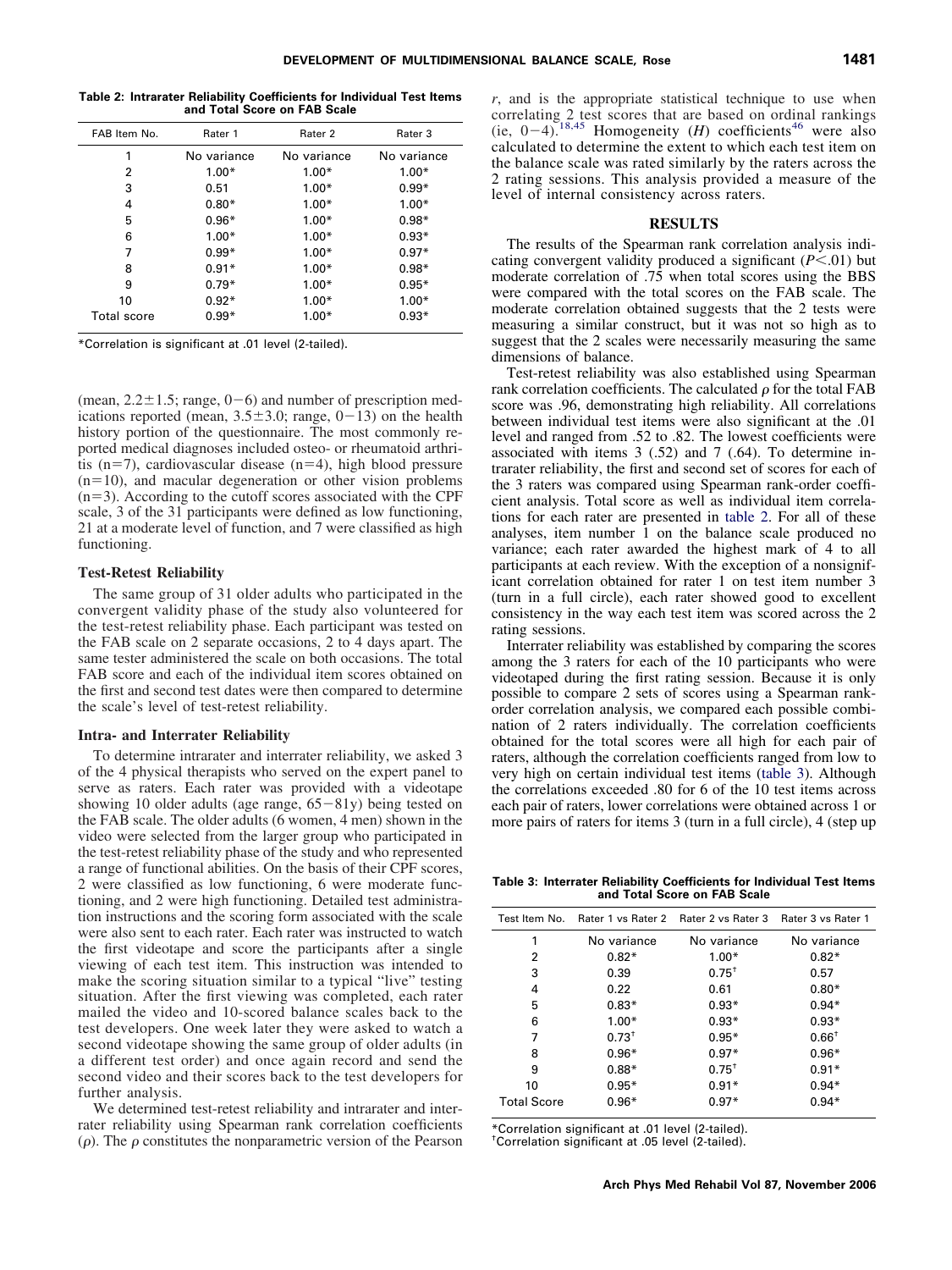**Table 4: Homogeneity Coefficients for the 10-Item FAB Scale**

| Item                          | Time 1          | Time 2          |
|-------------------------------|-----------------|-----------------|
| 1: Feet together, eyes closed | $1.00 \pm 0.00$ | $1.00 \pm 0.00$ |
| 2: Reach forward for object   | $0.98 + 0.08$   | $0.95 + 0.11$   |
| 3: Turn in full circle        | $0.86 + 0.19$   | $0.78 + 0.21$   |
| 4: Step up and over           | $0.93 \pm 0.12$ | $0.98 + 0.08$   |
| 5: Tandem walk                | $0.81 \pm 0.18$ | $0.86 \pm 0.15$ |
| 6: Stand on one leg           | $0.98 + 0.08$   | $1.00 \pm 0.00$ |
| 7 Stand on foam, eyes closed  | $0.90 \pm 0.13$ | $0.95 \pm 0.11$ |
| 8: Two-footed jump            | $0.85 \pm 0.13$ | $0.86 \pm 0.15$ |
| 9: Walk with head turns       | $0.78 + 0.22$   | $0.75 \pm 0.12$ |
| 10: Reactive postural control | $0.93 + 0.12$   | $0.93 + 0.12$   |

NOTE. Values are mean  $\pm$  SD. Right-table probability of  $H$  (.01) = 1.00 (as provided by Aiken $46$ ).

and over), 7 (stand on foam, eyes closed), and 9 (walk with head turns).

We derived additional information on the interrater reliability of the FAB scale through use of the Aiken homogeneity (*H*) coefficient.[46](#page-7-0) Coefficients were calculated across the raters for each of the 10 participants and compared to the right-tailed probability table developed by Aiken.[46](#page-7-0) Table 4 includes the mean *H* coefficient values for each item for the 10 subjects at both testing times. Table 5 includes frequency counts for each item across raters. The homogeneity coefficient cutoff value for 3 raters on a 5-category response scale was 1.00, which would only be attained on exact agreement by all 3 raters. For example, if 2 of the clinicians rated a participant as a 4 on a balance task but the third rated the participant as a 3, the homogeneity coefficient would be a .75, which would be below the 1.00 cutoff value at the .01  $\alpha$  level.

As indicated in table 4, 6 of the 10 items had mean *H* coefficients .90 or greater and all 10 items had *H* coefficients greater than .75 for both testing times. Frequency counts in table 5 further indicate that for most items, the majority of the clinicians rated the participants with a high degree of consistency. Items with the highest *H* values included item 1 (feet together, eyes closed), item 2 (reach forward for object), item 6 (stand on 1 leg), and item 7 (stand on foam, eyes closed). The 3 items with the lowest rater agreement included item 3 (turn in full circle), item 5 (tandem walk), and item 9 (walk with head turns).

The relatively low *H* coefficients for items 3, 5, and 9 were reasonably consistent with low  $\rho$  coefficients obtained in testretest analyses, but not all of the inter- or intrarater coefficients corresponded with obtained *H* coefficients. Individual or between-rater comparisons are dependent on consistency over time, but homogeneity coefficients are indicative of agreement between the raters on test scores, not on consistency over time. Thus, *H* coefficients serve as a measure of internal consistency of rater scores and provide a different form of reliability inferences than do traditional examinations of consistency over time.

### **DISCUSSION**

Our primary purpose in developing the FAB scale was to produce a functional assessment tool that could assist in the identification of balance problems among functionally independent older adults. Although other balance assessment tools exist and are routinely used to assess balance in the clinical setting, we felt there was a need for a test that could more comprehensively address the multiple dimensions of balance and also identify emerging balance problems in higher functioning older adults. The systems theory of postural control was the conceptual framework that we used to identify appropriate

test items for this new balance scale. For inclusion in the new balance scale, we selected test items that evaluated the contribution to balance of each of the sensory systems as well as the motor (voluntary and involuntary) and musculoskeletal systems. Because the BBS does not adequately evaluate the contribution of the 3 sensory systems to balance, or include a measure of reactive postural control, we contend that its ability is limited to detect functional limitations that are sensory in origin or to identify more subtle balance deficits emerging in higher functioning older adults. The need for a balance test comprised of more challenging test items was also considered important based on ceiling effects reported by other researchers and our own experiences when administering the BBS to community-residing older adults. To be practical, the scale also needed to be relatively quick and easy to administer, require little equipment, and, most important, demonstrate that it is valid and reliable.

In addition to establishing the content validity of the FAB scale, high test-retest reliability and interrater and intrarater reliability was also established when the total FAB score was used. A high level of internal consistency across raters was also evident, based on the high *H* coefficients obtained. It must be acknowledged, however, that the physical therapists who served as raters were geriatric specialists who had considerable experience assessing older adults with balance impairments using this type of clinical scale.

Good to excellent intrarater reliability was also established for 2 of the raters on all of the individual test items, and for 8 test items for the third rater. This finding suggests that if the same experienced clinician evaluates a patient's performance

**Table 5: Frequency Counts of Homogeneity Coefficients for the FAB Scale by Individual Test Item**

|      |      | Time 1         |     |      | Time 2         |     |
|------|------|----------------|-----|------|----------------|-----|
| Item | Η    | Frequency      | %   | Η    | Frequency      | %   |
| 1    | 1.00 | 10             | 100 | 1.00 | 10             | 100 |
| 2    | 0.75 | 1              | 10  | 0.75 | 2              | 20  |
|      | 1.00 | 9              | 90  | 1.00 | 8              | 80  |
| 3    | 0.50 | 1              | 10  | 0.50 | 2              | 20  |
|      | 0.63 | 1              | 10  | 0.63 | $\overline{2}$ | 20  |
|      | 0.75 | $\overline{2}$ | 20  | 0.75 | $\overline{2}$ | 20  |
|      | 1.00 | 6              | 60  | 1.00 | 4              | 40  |
| 4    | 0.75 | 3              | 30  | 0.75 | 1              | 10  |
|      | 1.00 | $\overline{7}$ | 70  | 1.00 | 9              | 90  |
| 5    | 0.50 | 1              | 10  |      |                |     |
|      | 0.63 | 1              | 10  | 0.63 | 1              | 10  |
|      | 0.75 | 4              | 40  | 0.75 | 4              | 40  |
|      | 1.00 | 4              | 40  | 1.00 | 5              | 50  |
| 6    | 0.75 | 1              | 10  |      |                |     |
|      | 1.00 | 9              | 90  | 1.00 | 10             | 100 |
| 7    | 0.75 | 4              | 40  | 0.75 | 2              | 20  |
|      | 1.00 | 6              | 60  | 1.00 | 8              | 80  |
| 8    |      |                |     | 0.63 | 1              | 10  |
|      | 0.75 | 6              | 60  | 0.75 | 4              | 40  |
|      | 1.00 | 4              | 40  | 1.00 | 5              | 50  |
| 9    | 0.25 | 1              | 10  | 0.50 | 1              | 10  |
|      | 0.75 | 6              | 60  | 0.75 | 8              | 80  |
|      | 1.00 | 3              | 30  | 1.00 | 1              | 10  |
| 10   | 0.75 | 3              | 30  | 0.75 | 3              | 30  |
|      | 1.00 | 7              | 70  | 1.00 | 7              | 70  |

NOTE. Right-table probability of  $H$  (.01) = 1.00 (as provided by Aiken<sup>46</sup>). Frequency represents the number of participants (out of 10) rated at each homogeneity coefficient across the 3 raters.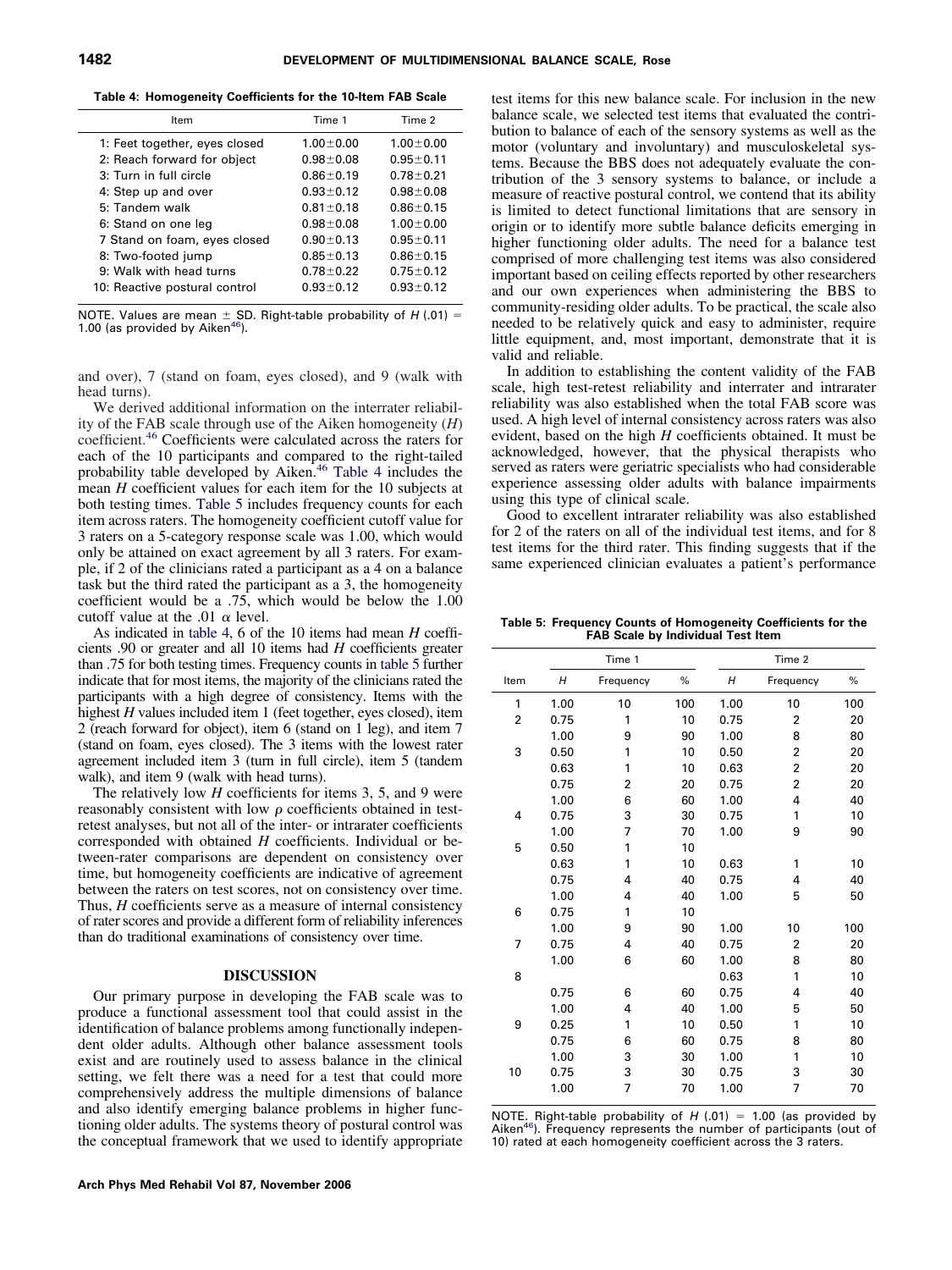on the FAB scale on 2 separate occasions, high reliability can be expected. Conversely, the reliability between the 3 pairs of raters varied considerably across the 10 test items. Good to high correlation values were obtained across all pairs of raters on test items 1, 2, 5, 6, 8, and 10 whereas lower correlation values were found for test items 3, 4, 7, and 9 across 1 or more pairs of raters. Possible explanations for the lower correlation values associated with certain individual test items include less than optimal videotape viewing angles for items 7 and 9 and the lack of clear test administration instructions in the case of test item 3. Two of the 3 raters reported difficulty in determining whether the head turned sufficiently on each head turn in item 9 because of the sagittal viewing angle provided. When a test administrator conducts this test item, he/she is usually positioned immediately behind the person being tested and therefore better able to determine how far the head turns in each direction. Space limitations precluded us from filming from the rear on this test item. Raters also reported difficulty in determining if and when the eyes opened during test item 7 for some participants because the camera was providing a wideangle versus close-up view of the individual being tested. Although intrarater reliability was not adversely affected by the use of a videotape-based scoring method, good reliability was more difficult to obtain when certain test item scores were compared across the 3 pairs of raters. Finally, the low correlations associated with item 3 were likely due to the lack of clear test administration instructions initially provided for that test item. Two raters were unsure as to when they should discontinue counting steps after each full circle was completed. One rater indicated that she counted any additional preparatory steps taken prior to the turn being started in the opposite direction. Test administration instructions were further clarified on the basis of this feedback.

One of the advantages of the FAB scale is that it is quick to administer, requiring approximately 10 to 12 minutes. In contrast to the BBS, which is comprised of 14 test items, the FAB scale has only 10 test items. The average time for a trained assessor to administer the FAB scale is approximately 5 to 10 minutes shorter than the time required to administer the BBS and 45 to 50 minutes shorter than for the PPA developed by Lord et al.<sup>[10](#page-7-0)</sup> The PPA also requires more equipment and set-up time prior to testing. Although more equipment is required to administer the FAB scale when compared with the BBS, it is relatively inexpensive and easily accessible (required equipment is listed in appendix 1). In addition, the test can be administered in a relatively small area, making it an easy test to administer in the home.

Additional studies will be needed to establish additional psychometric properties of this new balance scale. For example, it will be important to evaluate the relative strengths of this scale in comparison to other scales or tests currently used to assess balance as well as its discriminant and predictive validity across different levels of disability or fall risk. The relative responsiveness, or ability of the FAB scale to detect changes in balance over time is another form of test validity that will be important to investigate in future studies. This form of validity is particularly important when assessing the efficacy of an exercise intervention designed to improve an individual's balance abilities. Although the focus of this first study was on the test administrator's ability to correctly score each test item, future research should also address the degree to which different groups of professionals reliably administer the scale to older adults representing different levels of function. It will also be important to carefully evaluate whether all of the 10 test items are needed on the scale. The fact that no variance was observed for the first test item (stand with feet together) in the current sample may suggest that this item could be eliminated from the scale. Although the inclusion of this test item can be justified conceptually and demonstrates good discriminatory power across age groups, other test items on the scale also evaluate similar dimensions of balance (ie, contribution of somatosensory and visual systems to balance).

# **CONCLUSIONS**

The results of this study indicate that the FAB scale is a very promising new balance assessment tool that is both valid and reliable when used to assess multiple dimensions of balance in community-residing older adults by experienced clinicians on multiple occasions.

# **APPENDIX 1: INDIVIDUAL TEST ITEMS AND SCORING CATEGORIES ASSOCIATED WITH FAB SCALE**

| Test Item and Verbal Instructions                                                                                                               | <b>Scoring Categories</b>                                                                                                                                                                                                                                                                   |
|-------------------------------------------------------------------------------------------------------------------------------------------------|---------------------------------------------------------------------------------------------------------------------------------------------------------------------------------------------------------------------------------------------------------------------------------------------|
| 1. Standing with feet together and eyes closed.<br>"Bring your feet together, fold your arms across<br>your chest, close your eyes when you are | 0 Unable to obtain the correct standing position independently.<br>1 Able to obtain the correct standing position independently but unable to<br>maintain the position or keep the eyes closed for at least 10 seconds.                                                                     |
| ready, and remain as steady as possible until<br>l instruct you to open your eyes."                                                             | 2 Able to maintain the correct standing position with eyes closed for more than 10<br>seconds but less than 30 seconds.                                                                                                                                                                     |
|                                                                                                                                                 | 3 Able to maintain the correct standing position with eyes closed for 30 seconds<br>but requires close supervision.                                                                                                                                                                         |
|                                                                                                                                                 | 4 Able to maintain the correct standing position safely with eyes closed for<br>30 seconds.                                                                                                                                                                                                 |
| 2. Reaching forward to an object.                                                                                                               | 0 Unable to reach the pencil without taking $>2$ steps.                                                                                                                                                                                                                                     |
| "Try to lean forward to take the pencil from my                                                                                                 | 1 Able to reach the pencil but needs to take 2 steps.                                                                                                                                                                                                                                       |
| hand and return to your starting position                                                                                                       | 2 Able to reach the pencil but needs to take 1 step.                                                                                                                                                                                                                                        |
| without moving your feet from their present                                                                                                     | 3 Can reach the pencil without moving the feet but requires supervision.                                                                                                                                                                                                                    |
| position."                                                                                                                                      | 4 Can reach the pencil safely and independently without moving the feet.                                                                                                                                                                                                                    |
| Equipment: 12-inch ruler and pencil                                                                                                             |                                                                                                                                                                                                                                                                                             |
| 3. Turn in full circle.                                                                                                                         | 0 Needs manual assistance while turning.                                                                                                                                                                                                                                                    |
| "Turn around in a full circle, pause, and then<br>turn in a second full circle in the opposite<br>direction."                                   | 1 Needs close supervision or verbal cueing while turning.<br>2 Able to turn 360° but takes more than 4 steps in both directions.<br>3 Able to turn 360° but unable to complete in $\leq 4$ steps in 1 direction.<br>4 Able to turn 360° safely and takes $\leq$ 4 steps in both directions. |
|                                                                                                                                                 |                                                                                                                                                                                                                                                                                             |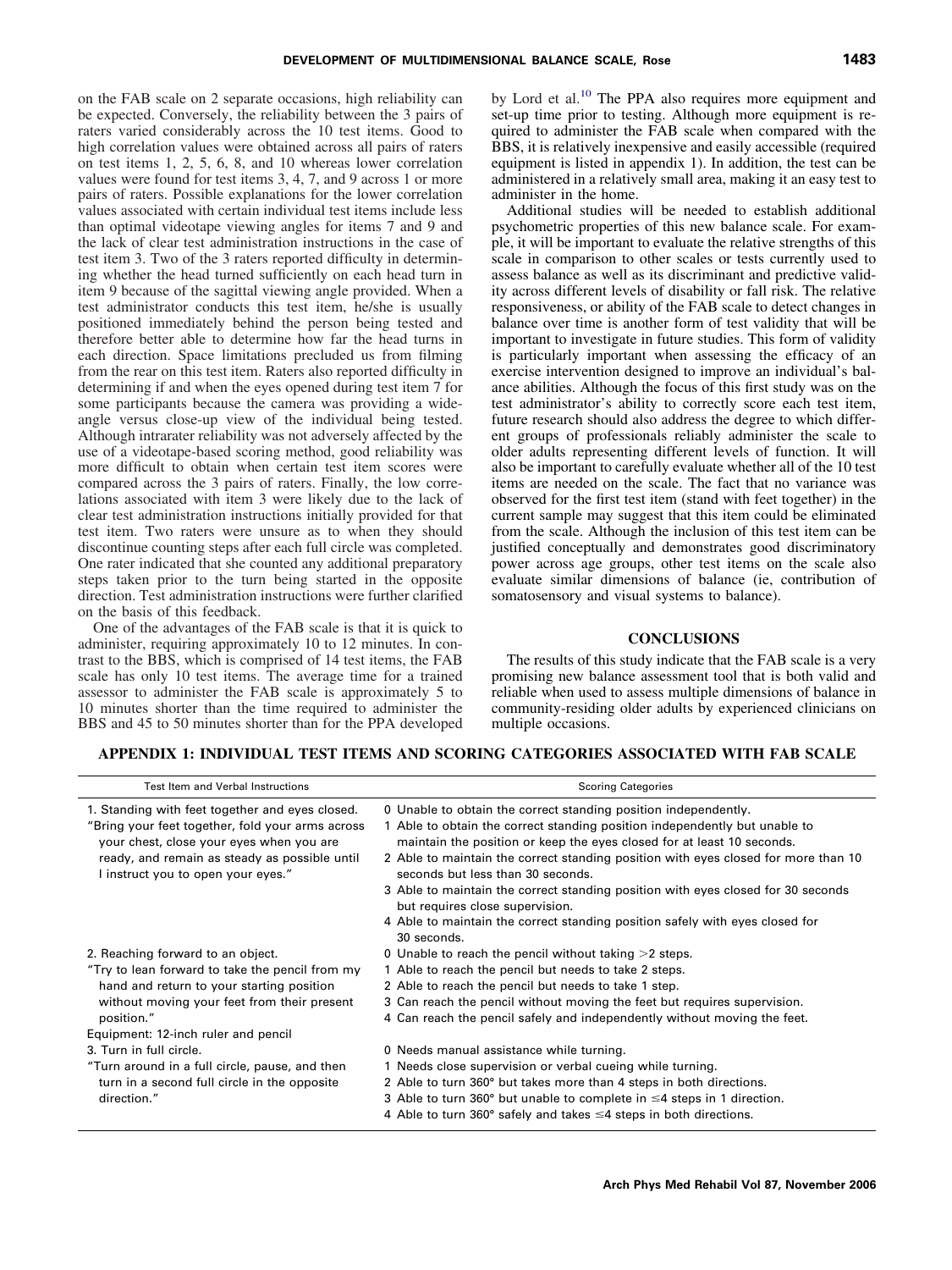# **APPENDIX 1: INDIVIDUAL TEST ITEMS AND SCORING CATEGORIES ASSOCIATED WITH FAB SCALE**

| (cont <sup>2</sup> d)                                                                                                                                                                                                                                                                                                   |                                                                                                                                                                                                                                                                                                                                                                                                                                                                                                                                                                                                                                             |  |  |  |
|-------------------------------------------------------------------------------------------------------------------------------------------------------------------------------------------------------------------------------------------------------------------------------------------------------------------------|---------------------------------------------------------------------------------------------------------------------------------------------------------------------------------------------------------------------------------------------------------------------------------------------------------------------------------------------------------------------------------------------------------------------------------------------------------------------------------------------------------------------------------------------------------------------------------------------------------------------------------------------|--|--|--|
| Test Item and Verbal Instructions                                                                                                                                                                                                                                                                                       | <b>Scoring Categories</b>                                                                                                                                                                                                                                                                                                                                                                                                                                                                                                                                                                                                                   |  |  |  |
| 4. Step up and over.<br>"Step up onto the bench with your right leg,<br>swing your left leg directly up and over the<br>bench, and step off on the other side. Repeat<br>the movement in the opposite direction with<br>your left leg as your leading leg."<br>Equipment: 6-inch high $\times$ 14-18-inch wide<br>bench | 0 Unable to step onto the bench without loss of balance or manual assistance.<br>1 Able to step up onto the bench with leading leg, but trailing leg contacts bench<br>or leg swings around bench during the swing-through phase in both directions.<br>2 Able to step up onto the bench with leading leg, but trailing leg contacts bench<br>or swings around the bench during the swing-through phase in 1 direction.<br>3 Able to complete the step up and over in both directions but requires close<br>supervision in 1 or both directions.<br>4 Able to complete the step up and over in both directions safely and<br>independently. |  |  |  |
| 5. Tandem walk.<br>"Walk along the line, placing one foot directly in<br>front of the other such that the heel and toe<br>are in contact on each step forward. I will tell<br>you when to stop."<br>Equipment: Masking tape (2 inches wide)                                                                             | 0 Unable to complete 10 steps independently.<br>1 Able to complete the 10 steps with $>5$ interruptions.<br>2 Able to complete the 10 steps with $<$ 5 but more than 2 interruptions.<br>3 Able to complete the 10 steps with 2 or fewer interruptions.<br>4 Able to complete the 10 steps independently and with no interruptions.                                                                                                                                                                                                                                                                                                         |  |  |  |
| 6. Stand on one leg.<br>"Fold your arms across your chest, lift your<br>preferred leg off the floor, without touching<br>your other leg, and stand with your eyes open<br>as long as you can."<br>7. Stand on foam, eyes closed.<br>"Step up onto the foam and stand with your                                          | 0 Unable to try or needs assistance to prevent falling.<br>1 Able to lift leg independently but unable to maintain position for >5 seconds.<br>2 Able to lift leg independently and maintain position for $>5$ but $\leq$ 12 seconds.<br>3 Able to lift leg independently and maintain position for $>12$ but $<$ 20 seconds.<br>4 Able to lift leg independently and maintain position for the full 20 seconds.<br>0 Unable to step onto foam and/or maintain standing position independently with<br>eyes open.                                                                                                                           |  |  |  |
| feet shoulder-width apart. Fold your arms<br>over your chest, and close your eyes when<br>you are ready. I will tell you when to open<br>your eyes."                                                                                                                                                                    | 1 Able to step onto foam independently and maintain standing position but unable<br>or unwilling to close eyes.<br>2 Able to step onto foam independently and maintain standing position with eyes<br>closed for $\leq$ 10 seconds.                                                                                                                                                                                                                                                                                                                                                                                                         |  |  |  |
| Equipment: Two Airex <sup>a</sup> balance pads with<br>$18\times18$ -inch sheet of nonslip material                                                                                                                                                                                                                     | 3 Able to step onto foam independently and maintain standing position with eyes<br>closed for $>10$ seconds but <20 seconds.<br>4 Able to step onto foam independently and maintain standing position with eyes<br>closed for 20 seconds.                                                                                                                                                                                                                                                                                                                                                                                                   |  |  |  |
| 8. Two-footed jump.<br>"Try to jump as far but as safely as you can<br>with both feet."<br>Equipment: Yard stick and masking tape.                                                                                                                                                                                      | 0 Unwilling or unable to attempt or attempts to initiate 2-footed jump but 1 or both<br>feet do not leave the floor.<br>1 Able to initiate 2-footed jump but one foot leaves the floor or lands before the<br>other.<br>2 Able to perform 2-footed jump but unable to jump further than the length of their<br>own feet.                                                                                                                                                                                                                                                                                                                    |  |  |  |
|                                                                                                                                                                                                                                                                                                                         | 3 Able to perform 2-footed jump and achieve a distance greater than the length of<br>their own feet.<br>4 Able to perform 2-footed jump and achieve a distance greater than twice the<br>length of their own feet.                                                                                                                                                                                                                                                                                                                                                                                                                          |  |  |  |
| 9. Walk with head turns.<br>"Walk forward while turning your head from left<br>to right with each beat of the metronome. I<br>will tell you when to stop."                                                                                                                                                              | 0 Unable to walk 10 steps independently while performing 30° head turns at an<br>established pace.<br>1 Able to walk 10 steps independently but unable to perform 30° head turns at an<br>established pace.                                                                                                                                                                                                                                                                                                                                                                                                                                 |  |  |  |
| Equipment: Metronome set to 100 beats per<br>minute                                                                                                                                                                                                                                                                     | 2 Able to walk 10 steps but veers from a straight line while performing 30° head<br>turns at an established pace.<br>3 Able to walk 10 steps in a straight line while performing head turns at an<br>established pace but head turns $\leq 30^\circ$ in one or both directions.<br>4 Able to walk 10 steps in a straight line while performing 30° head turns at<br>established pacing.                                                                                                                                                                                                                                                     |  |  |  |
| 10. Reactive postural control.<br>"Slowly lean back into my hand until I ask you<br>to stop."                                                                                                                                                                                                                           | 0 Unable to maintain upright balance; no observable attempt to step; requires<br>manual assistance to restore balance.<br>1 Unable to maintain upright balance; takes more than 2 steps and requires<br>manual assistance to restore balance.<br>2 Unable to maintain upright balance; takes more than 2 steps but is able to<br>restore balance independently.<br>3 Unable to maintain upright balance; takes 2 steps but is able to restore balance<br>independently.<br>4 Unable to maintain upright balance but able to restore balance independently                                                                                   |  |  |  |

with only 1 step.